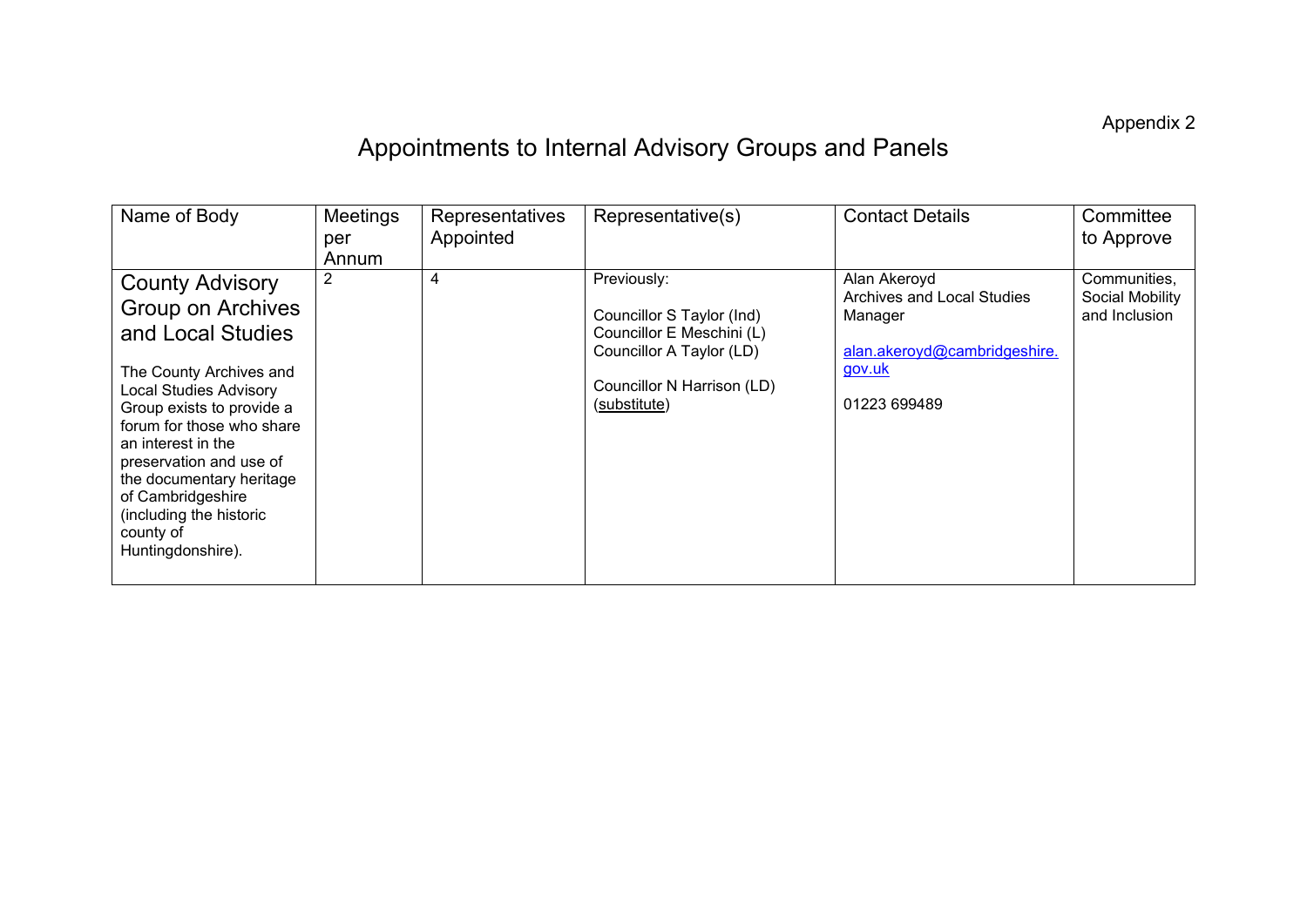| Name of Body                                                                                                                                                                                                                                          | Meetings<br>per<br>Annum | Representatives<br>Appointed | Representative(s)                                                                                                                                                                                                                                   | <b>Contact Details</b>                                                              | Committee<br>to Approve                          |
|-------------------------------------------------------------------------------------------------------------------------------------------------------------------------------------------------------------------------------------------------------|--------------------------|------------------------------|-----------------------------------------------------------------------------------------------------------------------------------------------------------------------------------------------------------------------------------------------------|-------------------------------------------------------------------------------------|--------------------------------------------------|
| Innovate and<br>Cultivate Fund Bid<br><b>Assessment Panel</b><br>To consider bids to the<br>Innovate and Cultivate<br>Fund which will result in<br>the commissioning of<br>services being delivered<br>by others to communities<br>in Cambridgeshire. | To be<br>confirmed       | 5                            | Previously:<br>Councillor S Criswell (Con)<br>Councillor L Nieto (Con)<br>Councillor L Every (Con)<br>Councillor B Ashwood (Lib Dem)<br>Councillor E Meschini (Lab)<br>Substitutes:<br>Councillor A Costello (Con)<br>Councillor A Taylor (Lib Dem) | <b>Elaine Matthews</b><br>Elaine.Matthews@cambridgesh<br>ire.gov.uk<br>01223 706385 | Communities,<br>Social Mobility<br>and Inclusion |
| <b>Members' Equality</b><br>Group<br>To develop and oversee<br>the Equalities Strategy.                                                                                                                                                               | As required              | 5                            | Previously:<br><b>Councillor Lorna Dupre</b><br><b>Councillor Samantha Hoy</b><br><b>Councillor Jocelynne Scutt</b><br><b>Councillor Amanda Taylor</b><br>Councillor Joan Whitehead                                                                 | Adrian Chapman<br>adrian.chapman@peterborough<br>.gov.uk<br>01733 863887            | Communities,<br>Social Mobility<br>and Inclusion |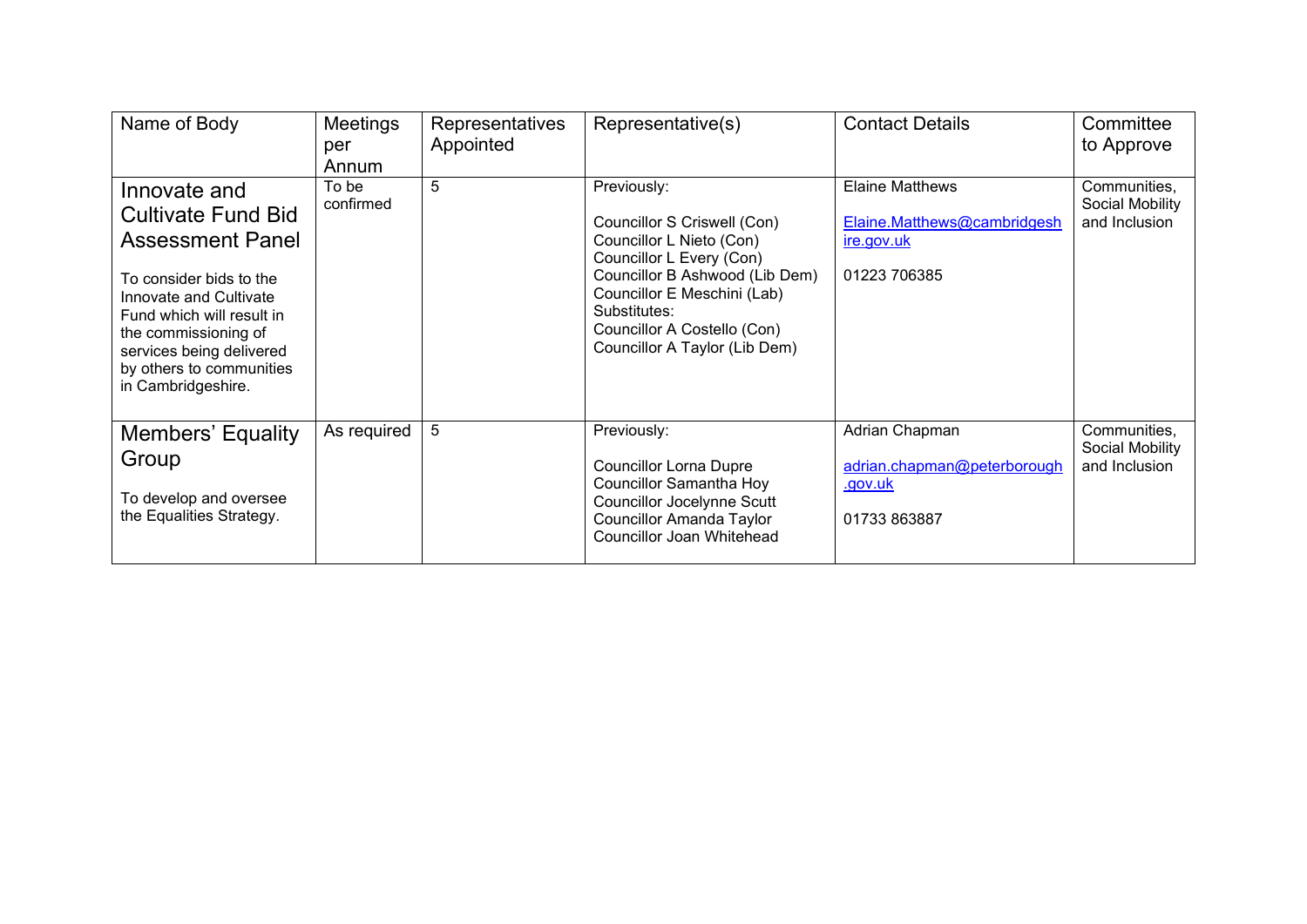| Name of Body                                                                                                                                                                                                                                                                | Meetings<br>per<br>Annum | Representatives<br>Appointed | Representative(s)                                                                                                                                                                                                                                                                                                                                                 | <b>Contact Details</b>                                                                                                                                     | Committee<br>to Approve                          |
|-----------------------------------------------------------------------------------------------------------------------------------------------------------------------------------------------------------------------------------------------------------------------------|--------------------------|------------------------------|-------------------------------------------------------------------------------------------------------------------------------------------------------------------------------------------------------------------------------------------------------------------------------------------------------------------------------------------------------------------|------------------------------------------------------------------------------------------------------------------------------------------------------------|--------------------------------------------------|
| <b>Shared Services</b><br><b>Working Group</b><br>To discuss shared<br>opportunities between<br><b>Cambridgeshire County</b><br>Council and Peterborough<br>City Council and to<br>participate in joint<br>workshops along with<br>officers and other<br>members.           | To be<br>confirmed       | 5                            | Previously:<br>Councillor S Bywater (Con)<br>Councillor S Count (Con)<br>Councillor S Criswell (Con)<br>Councillor N Harrison (Lib Dem)<br>Councillor E Meschini (Lab)<br>Substitutes:<br>Councillor I Bates (Con)<br>Vacancy (Con)<br>Councillor P Hudson (Con)<br>Councillor P Downes (Lib Dem)<br>Councillor L Dupre (Lib Dem)<br>Any Labour Councillor to sub | Lynsey Barron<br>Peterborough and<br><b>Cambridgeshire Shared</b><br>Services Programme Manager<br>lynsey.barron@cambridgeshire.<br>gov.uk<br>01223 699060 | Communities,<br>Social Mobility<br>and Inclusion |
| The Library<br><b>Presents</b><br>The Library Presents<br>brings a high quality,<br>diverse selection of arts<br>activities into the heart of<br>villages and towns across<br>the county, including<br>performances, exhibitions<br>and film, digital art and<br>workshops. | 4                        | 1                            | Previously:<br>Councillor L Every (Con)                                                                                                                                                                                                                                                                                                                           | Joanne Gray<br>Joanne.Gray@cambridgeshire.<br>gov.uk<br>01223 715476                                                                                       | Communities,<br>Social Mobility<br>and Inclusion |